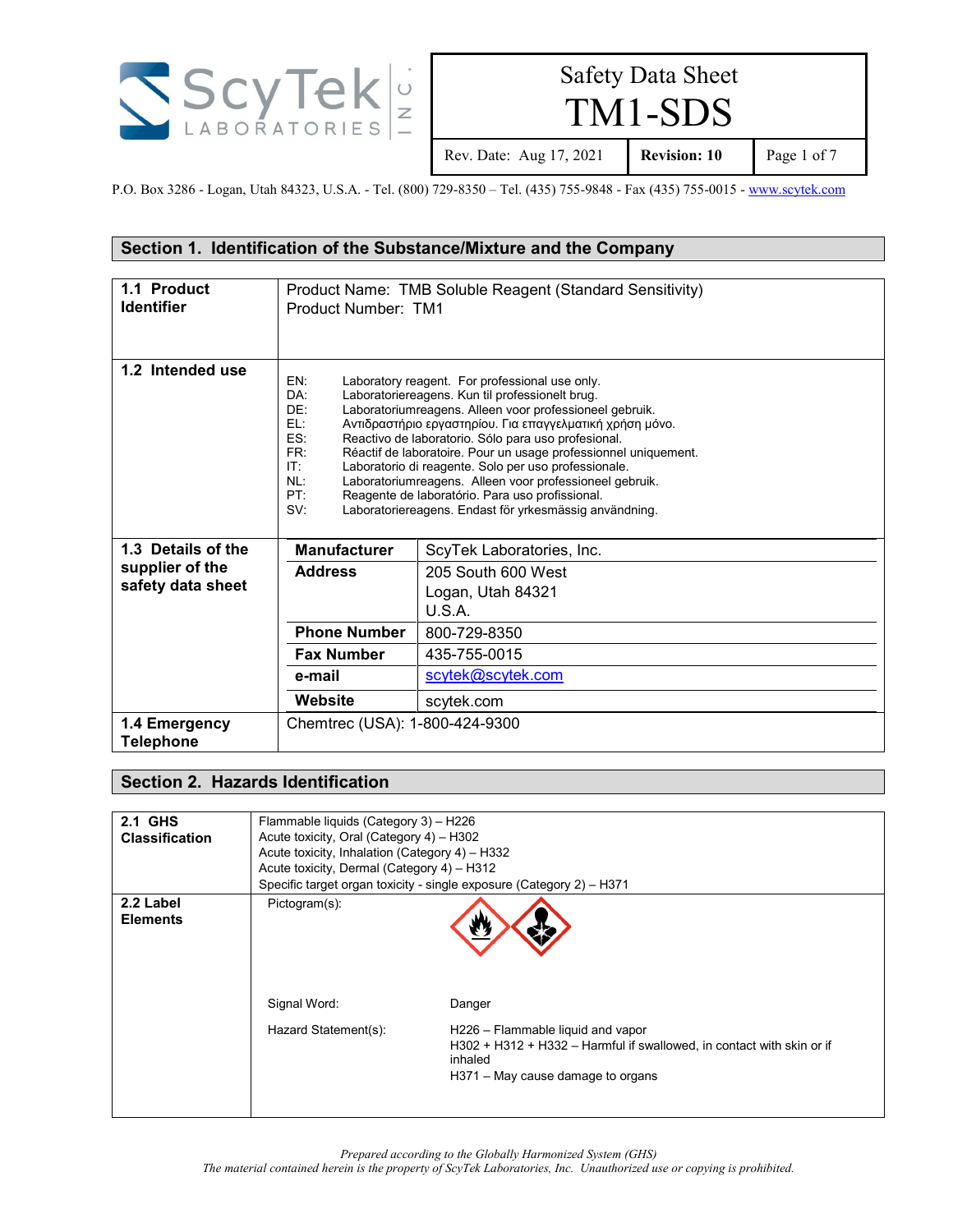

TM1-SDS

Rev. Date: Aug 17, 2021 **Revision: 10** Page 2 of 7

P.O. Box 3286 - Logan, Utah 84323, U.S.A. - Tel. (800) 729-8350 – Tel. (435) 755-9848 - Fax (435) 755-0015 - [www.scytek.com](http://www.scytek.com/)

|                                                                          | Precautionary statement(s):                                                               | and understood                | P202 – Do not handle until all safety precautions [on SDS] have been read                                                                                                                                                                                                                                                                                                                               |
|--------------------------------------------------------------------------|-------------------------------------------------------------------------------------------|-------------------------------|---------------------------------------------------------------------------------------------------------------------------------------------------------------------------------------------------------------------------------------------------------------------------------------------------------------------------------------------------------------------------------------------------------|
|                                                                          | Precautionary statements not<br>listed on label:                                          | doctor/physician.<br>smoking. | P302 + P350 – IF ON SKIN: Gently wash with plenty of soap and water<br>P305 + P351+P315 - IF IN EYES: Rinse cautiously with water for several<br>minutes. Get immediate medical advice/attention<br>P301 + P310 - IF SWALLOWED: Immediately call a POISON CENTER or<br>P210 – Keep away from heat/sparks/open flames/hot surfaces. – No<br>P260 – Do not breathe dust/ fume/ gas/ mist/ vapours/ spray. |
| <b>NFPA</b><br><b>Scale: 0-4</b><br>(Estimated for<br>Mixtures and Kits) |                                                                                           |                               |                                                                                                                                                                                                                                                                                                                                                                                                         |
| HMIS (U.S.A.)                                                            | <b>HEALTH</b>                                                                             | $\overline{2}$                |                                                                                                                                                                                                                                                                                                                                                                                                         |
| <b>Scale: 0-4</b>                                                        | <b>FLAMMABILITY</b>                                                                       | 1                             |                                                                                                                                                                                                                                                                                                                                                                                                         |
| (Estimated for<br>Mixtures and Kits)                                     | <b>PHYSICAL HAZARD</b>                                                                    | $\mathbf{0}$                  |                                                                                                                                                                                                                                                                                                                                                                                                         |
|                                                                          | PERSONAL PROTECTION                                                                       | G                             |                                                                                                                                                                                                                                                                                                                                                                                                         |
| 2.3 Other                                                                | <b>PBT:</b> This mixture does not contain any substances that are assessed to be a PBT.   |                               |                                                                                                                                                                                                                                                                                                                                                                                                         |
| <b>Hazards</b>                                                           | <b>vPvB:</b> This mixture does not contain any substances that are assessed to be a vPvB. |                               |                                                                                                                                                                                                                                                                                                                                                                                                         |

#### **Section 3. Composition and Information on Ingredients**

#### **3.2 Chemical Description:** Mixture

\*May contain additional non-hazardous proprietary ingredients.

\*May contain additional active ingredients at concentrations <0.1%w/v.

| <b>Hazardous Ingredients:</b> | CAS#    | EC#       | <b>GHS Symbols</b>                                                                                                                                                                                                   | $\frac{9}{6}$ |
|-------------------------------|---------|-----------|----------------------------------------------------------------------------------------------------------------------------------------------------------------------------------------------------------------------|---------------|
| Methanol                      | 67-56-1 | 200-659-6 | w<br>Danger. 3 H225 Highly<br>flammable liquid and vapour.<br>Danger. 3. H301 Toxic if<br>swallowed. 3 H311 Toxic in<br>contact with skin. 3 H331 Toxic if<br>inhaled.<br>Danger. 1 H370 Causes<br>damage to organs. | $\leq 25$     |
| Dimethylsulfoxide             | 67-68-5 | 200-664-3 | Warning. 2 H315 Causes<br>skin irritation.<br>Warning. 3 H226<br>Flammable liquid and vapour.                                                                                                                        | $\leq 10$     |
| Acetone                       | 67-64-1 | 200-662-2 | Danger. 2 H225 Highly<br>Flammable liquid and vapour.<br>Warning. 2 H319 Causes<br>serious eye irritation. STOT 3                                                                                                    | $\leq 5$      |

*Prepared according to the Globally Harmonized System (GHS)*

*The material contained herein is the property of ScyTek Laboratories, Inc. Unauthorized use or copying is prohibited.*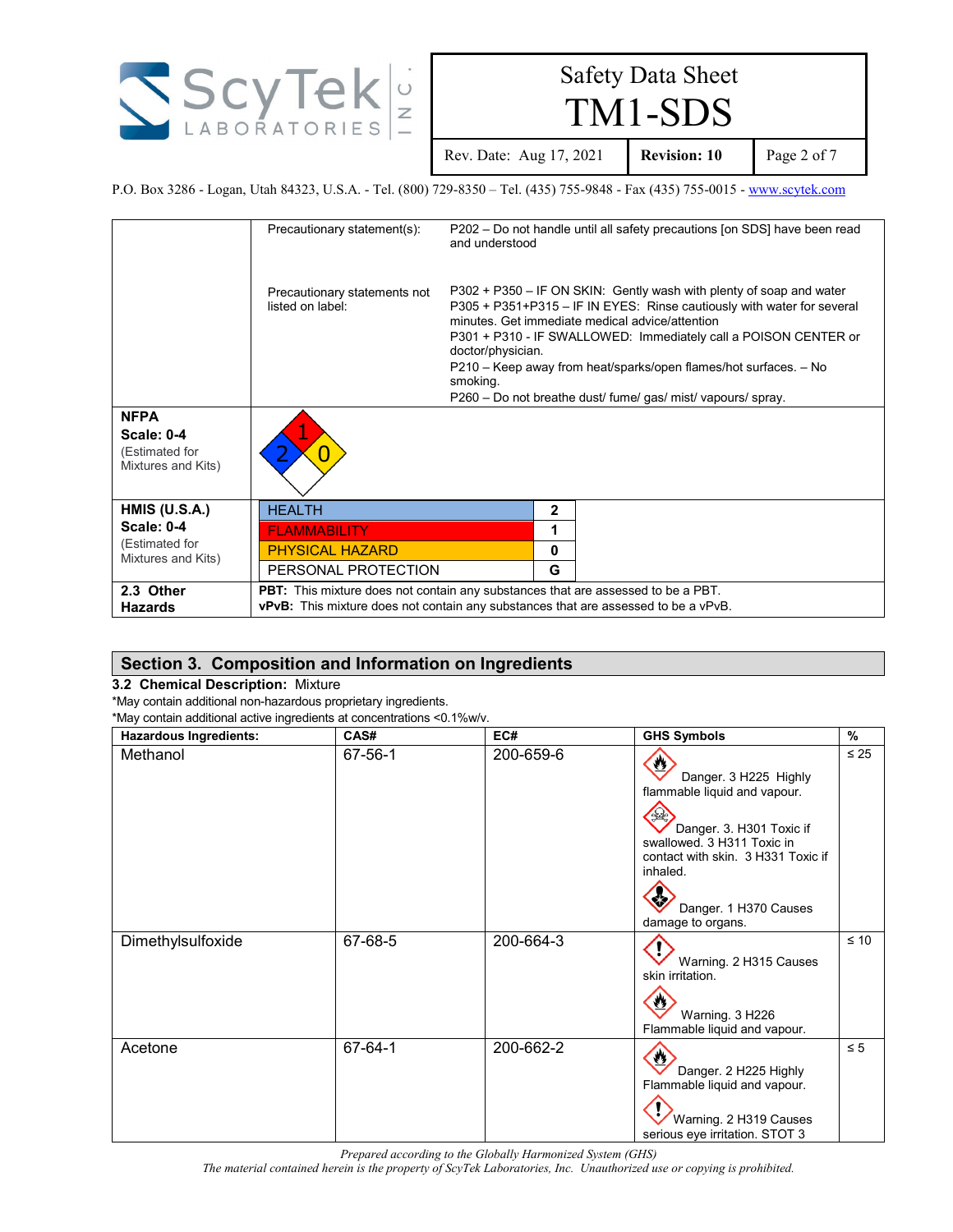

TM1-SDS

Rev. Date: Aug 17, 2021 **Revision: 10** Page 3 of 7

P.O. Box 3286 - Logan, Utah 84323, U.S.A. - Tel. (800) 729-8350 – Tel. (435) 755-9848 - Fax (435) 755-0015 - [www.scytek.com](http://www.scytek.com/)

|                                             |            |           | H336 May cause drowsiness or<br>dizziness.                                                                                                                                                                                                                             |            |
|---------------------------------------------|------------|-----------|------------------------------------------------------------------------------------------------------------------------------------------------------------------------------------------------------------------------------------------------------------------------|------------|
| $3 - 3' - 5 - 5' -$<br>Tetramethylbenzidine | 64285-73-0 | 264-769-6 | Warning. 2 H315 Causes<br>skin irritation. 2 H319 Causes<br>serious eye irritation. 3 H335 May<br>cause respiratory irritation.                                                                                                                                        | $\leq 0.1$ |
| Hydrogen Peroxide                           | 7722-84-1  | 231-765-0 | ♦<br>Danger. 1. H271 May<br>cause fire or explosion; strong<br>oxidizer.<br>Danger. 1B.H314 Causes<br>severe skin burns and eye<br>damage.<br>Warning. 4 H302 Harmful if<br>swallowed. H333 May be harmful<br>if inhaled.<br>Warning. H402 Harmful to<br>aquatic life. | $\leq 0.1$ |

#### **Section 4. First Aid Measures**

#### **4.1 Description of first aid measures**

**Eye Contact:** Check for and remove contact lenses. Immediately flush eyes with copious amounts of water and get immediate medical attention.

**Skin Contact:** Remove contaminated clothing and wash contact area with mild soap and copious amounts of water. Get medical attention if irritation develops.

**Inhalation:** If inhaled, remove person to fresh air. If not breathing, give artificial respiration. If breathing is difficult, give oxygen. Get medical attention if symptoms worsen.

**Ingestion:** Do NOT induce vomiting unless directed to do so by medical personnel. Never give anything by mouth to an unconscious person. Loosen tight clothing such as collar, tie, belt or waistband. Get immediate medical attention.

**4.2 Most important symptoms and effects, both acute and delayed**

See section 2.2 and 11.

**4.3 Indication of any immediate medical attention and special treatment needed** No data available

| 5.1 Extinguishing Media                                         | Extinguish fire using water spray, carbon dioxide, chemical foam, or dry chemical.                                 |
|-----------------------------------------------------------------|--------------------------------------------------------------------------------------------------------------------|
| 5.2 Special hazards<br>arising from the<br>substance or mixture | May produce flammable vapors when heated during fire conditions.                                                   |
| 5.3 Advice for<br>firefighters                                  | As with any fire, wear personal protection equipment, including a self-contained breathing apparatus<br>(S.C.B.A.) |

#### **Section 5. Fire Fighting Measures**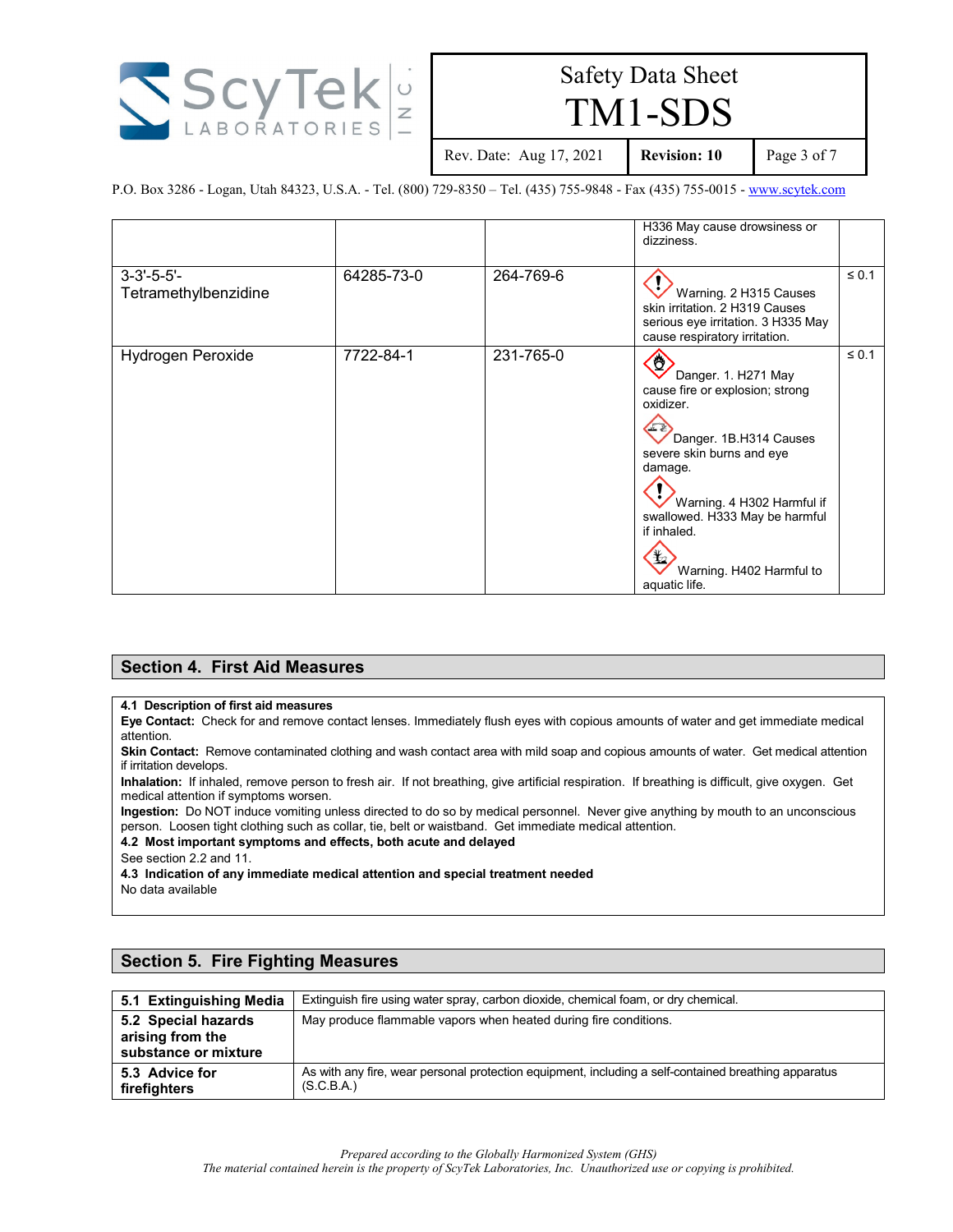

TM1-SDS

Rev. Date: Aug 17, 2021 **Revision: 10** Page 4 of 7

P.O. Box 3286 - Logan, Utah 84323, U.S.A. - Tel. (800) 729-8350 – Tel. (435) 755-9848 - Fax (435) 755-0015 - [www.scytek.com](http://www.scytek.com/)

#### **Section 6. Accidental Release Measures**

**6.1 Personal precautions, protective equipment and emergency procedures**

Wear chemical resistant clothing, gloves, and eye protection. Wear NIOSH/MSHA approved breathing apparatus.

**6.2 Environmental precautions**

Keep material away from heat, flame, ignition sources, and reactive materials. Don't allow product to enter drain.

**6.3 Methods and materials for containment and cleaning up**

Wipe up or absorb spill using inert absorbent and place in a suitable waste container for disposal.

#### **Section 7. Handling and Storage**

**7.1 Precautions for safe handling.** Avoid contact with skin and eyes. Wash thoroughly after handling. Avoid breathing vapor. **7.2 Conditions for safe storage, including any incompatibilities.** Store in well ventilated area. Keep container tightly closed. Store at 2-8°C. **7.3 Specific end use(s).** See section 1.2

#### **Section 8. Exposure Controls / Personal Protection**

| 8.1 Control parameters      | <b>Exposure Limits:</b><br>Methanol:<br><b>NIOSH REL:</b> TWA 200 ppm (260 mg/m <sup>3</sup> ) ST 250 ppm (325 mg/m <sup>3</sup> ) [skin]<br><b>OSHA PEL:</b> TWA 200 ppm $(260 \text{ mg/m}^3)$<br><b>ACGIH TLV:</b> TWA 200 ppm $(262 \text{ mg/m}^3)$<br>STEL 250 ppm (328 mg/m <sup>3</sup> )<br>Acetone: |
|-----------------------------|---------------------------------------------------------------------------------------------------------------------------------------------------------------------------------------------------------------------------------------------------------------------------------------------------------------|
|                             | <b>OSHA PEL:</b> 1,000 ppm $(2,400 \text{ mg/m}^3)$ TWA                                                                                                                                                                                                                                                       |
|                             | <b>NIOSH REL:</b> 250 ppm $(590 \text{ mg/m}^3)$ TWA<br><b>ACGIH:</b> 500 ppm $(1,188 \text{ mg/m}^3)$ TWA                                                                                                                                                                                                    |
|                             | 750 ppm (1,782 mg/m <sup>3</sup> ) STEL                                                                                                                                                                                                                                                                       |
| 8.2 Exposure controls       | <b>Personal Protective Equipment (PPE):</b>                                                                                                                                                                                                                                                                   |
|                             | Eye/Face protection.                                                                                                                                                                                                                                                                                          |
|                             | Safety glasses or goggles are required.                                                                                                                                                                                                                                                                       |
|                             | Skin protection.                                                                                                                                                                                                                                                                                              |
|                             | Protective clothing is required.                                                                                                                                                                                                                                                                              |
|                             | Hand protection.                                                                                                                                                                                                                                                                                              |
|                             | Chemical resistant gloves are required.                                                                                                                                                                                                                                                                       |
|                             | Glove material must be resistant to the components of this product.                                                                                                                                                                                                                                           |
|                             | Consult glove manufacturer for specific recommendations of appropriate material and thickness of glove.                                                                                                                                                                                                       |
|                             | Respiratory protection.                                                                                                                                                                                                                                                                                       |
|                             | Avoid breathing vapor.                                                                                                                                                                                                                                                                                        |
|                             | Environmental exposure controls.                                                                                                                                                                                                                                                                              |
|                             | Avoid releasing large quantities into the environment.                                                                                                                                                                                                                                                        |
|                             | No additional information.                                                                                                                                                                                                                                                                                    |
| <b>Engineering Controls</b> | Working area should be adequately large and well ventilated to prevent concentration of vapors.                                                                                                                                                                                                               |
|                             | Provide mechanical exhaust ventilation or other engineering controls to keep airborne concentrations<br>of vapors below their respective threshold limits.                                                                                                                                                    |

*Prepared according to the Globally Harmonized System (GHS) The material contained herein is the property of ScyTek Laboratories, Inc. Unauthorized use or copying is prohibited.*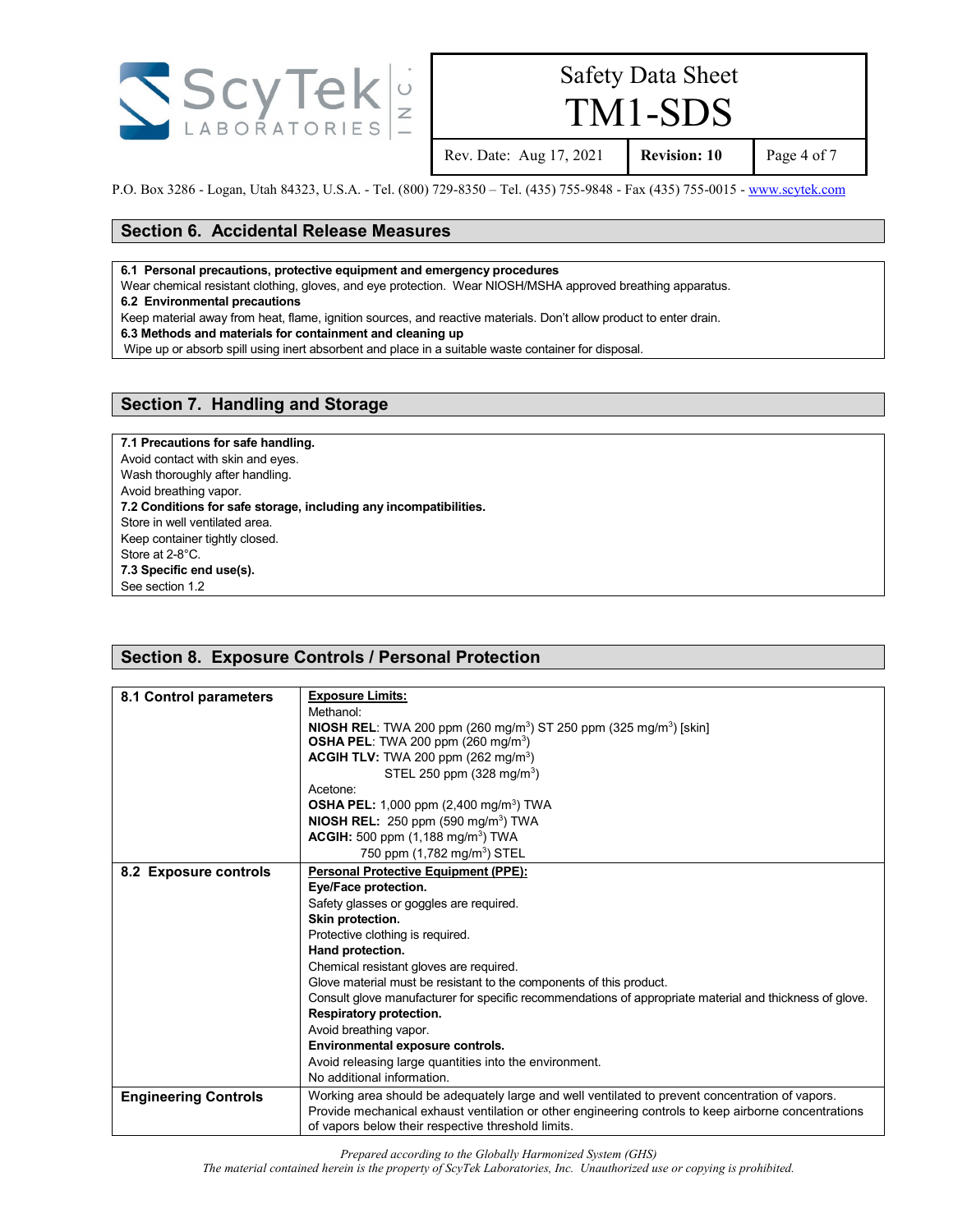

TM1-SDS

Rev. Date: Aug 17, 2021 **Revision: 10** Page 5 of 7

P.O. Box 3286 - Logan, Utah 84323, U.S.A. - Tel. (800) 729-8350 – Tel. (435) 755-9848 - Fax (435) 755-0015 - [www.scytek.com](http://www.scytek.com/)

#### **Section 9. Physical and Chemical Properties**

| <b>Physical State</b>                            | Liquid                                 |
|--------------------------------------------------|----------------------------------------|
| Color                                            | Translucent, clear to slightly yellow. |
| Odor                                             | Mild alcohol odor.                     |
| <b>Odor Threshold</b>                            | Unknown                                |
| pH                                               | Unknown                                |
| <b>Melting Point/ Freezing Point</b>             | Unknown                                |
| <b>Initial Boiling Point</b>                     | Unknown                                |
| <b>Flash Point</b>                               | Unknown                                |
| <b>Evaporation Rate</b>                          | Unknown                                |
| Flammability (solid, gas)                        | Unknown                                |
| <b>Upper/Lower Flammability</b><br><b>Limits</b> | Unknown                                |
| <b>Vapor Pressure</b>                            | Unknown                                |
| <b>Vapor Density</b>                             | Unknown                                |
| <b>Relative Density</b>                          | Unknown                                |
| Solubility(ies)                                  | Water                                  |
| <b>Partition Coefficient:</b>                    | Unknown                                |
| n-octanol/water                                  |                                        |
| <b>Auto-Ignition Temperature</b>                 | Unknown                                |
| <b>Decomposition Temperature</b>                 | Unknown                                |
| <b>Viscosity</b>                                 | Unknown                                |
| <b>Explosive Properties</b>                      | Not explosive.                         |
| <b>Oxidizing Properties</b>                      | Unknown                                |

#### **Section 10. Stability and Reactivity**

| 10.1 Reactivity                                   | No relevant data available.                                                                             |
|---------------------------------------------------|---------------------------------------------------------------------------------------------------------|
| 10.2 Chemical Stability                           | Stable under normal temperatures and pressures.                                                         |
| 10.3 Possibility of<br><b>Hazardous Reactions</b> | No hazardous reactions known.                                                                           |
| 10.4 Conditions to Avoid                          | Fire, static electricity, direct sunlight.                                                              |
| 10.5 Incompatible Materials                       | Strong oxidizing agents such as sulfuric acid, nitrates, and perchlorates.                              |
| 10.6 Hazardous<br><b>Decomposition Materials</b>  | May release carbon dioxide, carbon monoxide, nitrogen oxides, and formaldehyde under fire<br>conditions |

### **Section 11. Toxicological Information**

| 11.1 Information on<br><b>Toxicological Effects.</b> | <b>Acute Toxicity.</b><br><b>Methanol:</b><br>Oral LD50                                 |
|------------------------------------------------------|-----------------------------------------------------------------------------------------|
|                                                      | LDLO Oral - Human - 143 mg/kg<br>and diarrhea.<br>LD50 Oral - rat - 1,187 - 2,769 mg/kg |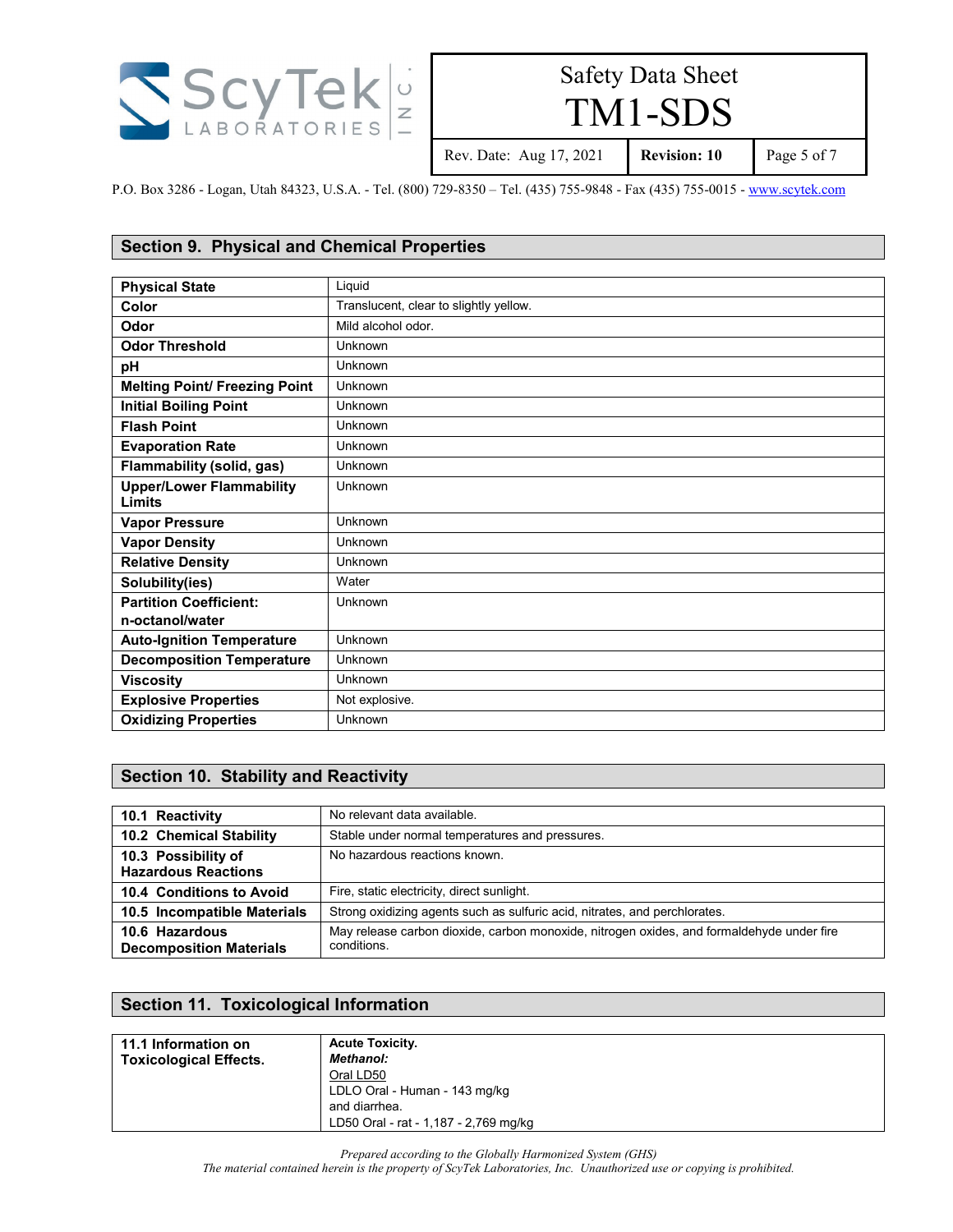

TM1-SDS

Rev. Date: Aug 17, 2021 **Revision: 10** Page 6 of 7

P.O. Box 3286 - Logan, Utah 84323, U.S.A. - Tel. (800) 729-8350 – Tel. (435) 755-9848 - Fax (435) 755-0015 - [www.scytek.com](http://www.scytek.com/)

|                  | Inhalation LC50                                     |  |
|------------------|-----------------------------------------------------|--|
|                  | LC50 Inhalation - rat - 4 h - 128.2 mg/l            |  |
|                  | LC50 Inhalation - rat - $6 h - 87.6 mg/l$           |  |
|                  | Dermal LD50                                         |  |
|                  | LD50 Dermal - rabbit - 17,100 mg/kg                 |  |
|                  | Dimethylsulfoxide:                                  |  |
|                  | LD50 Oral - rat - 14,500 mg/kg                      |  |
|                  | LC50 Inhalation - rat - 4 h - 40250 ppm             |  |
|                  | LD50 Dermal - rabbit - $>$ 5,000 mg/kg              |  |
|                  | <b>Skin Corrosion/Irritation.</b>                   |  |
|                  | May be irritating to skin and mucous membranes.     |  |
|                  | Serious Eye Damage/Irritation.                      |  |
|                  | May be irritating to eye.                           |  |
|                  | Respiratory or skin sensitization.                  |  |
|                  | No relevant data available.                         |  |
|                  | <b>Germ Cell Mutagenicity.</b>                      |  |
|                  | No relevant data available.                         |  |
| Carcinogenicity. | International Agency for Research on Cancer (IARC). |  |
|                  | None of the components are listed.                  |  |
|                  | National Toxicology Program (NTP).                  |  |
|                  | None of the components are listed.                  |  |

#### **Section 12. Ecological Information**

| 12.1 Toxicity                                      | <b>Fish:</b> No relevant studies identified.<br><b>Crustacea:</b> No relevant studies identified.<br>Algae/Aquatic Plants: No relevant studies identified.<br>Other Organisms: No relevant studies identified. |
|----------------------------------------------------|----------------------------------------------------------------------------------------------------------------------------------------------------------------------------------------------------------------|
| 12.2 Persistence and<br>Degradability.             | No relevant studies identified.                                                                                                                                                                                |
| <b>12.3 Bioaccumulative</b><br>Potential.          | No relevant studies identified.                                                                                                                                                                                |
| 12.4 Mobility in Soil.                             | Miscible in water. May spread in water systems. This component is non-volatile.                                                                                                                                |
| <b>Additional Remarks</b>                          | None.                                                                                                                                                                                                          |
| 12.5 Results of PBT and<br><b>vPvB Assessment.</b> | PBT: This mixture does not contain any substances that are assessed to be a PBT.<br><b>vPvB:</b> This mixture does not contain any substances that are assessed to be a vPvB.                                  |

#### **Section 13. Disposal Considerations**

| 13.1 Waste Disposal<br>Methods.           | Sewage disposal is discouraged. Waste should not be disposed of by release to sewers. Dispose<br>waste in accordance with federal, state and local environmental control regulations. |
|-------------------------------------------|---------------------------------------------------------------------------------------------------------------------------------------------------------------------------------------|
| Product/Packaging Disposal.               | Final decisions on the appropriate waste management method must be in line with local, regional and<br>national regulations.                                                          |
| <b>Other Disposal</b><br>Recommendations. | No relevant data available.                                                                                                                                                           |

#### **Section 14. Transport Information**

**14.1 UN Number** 1230